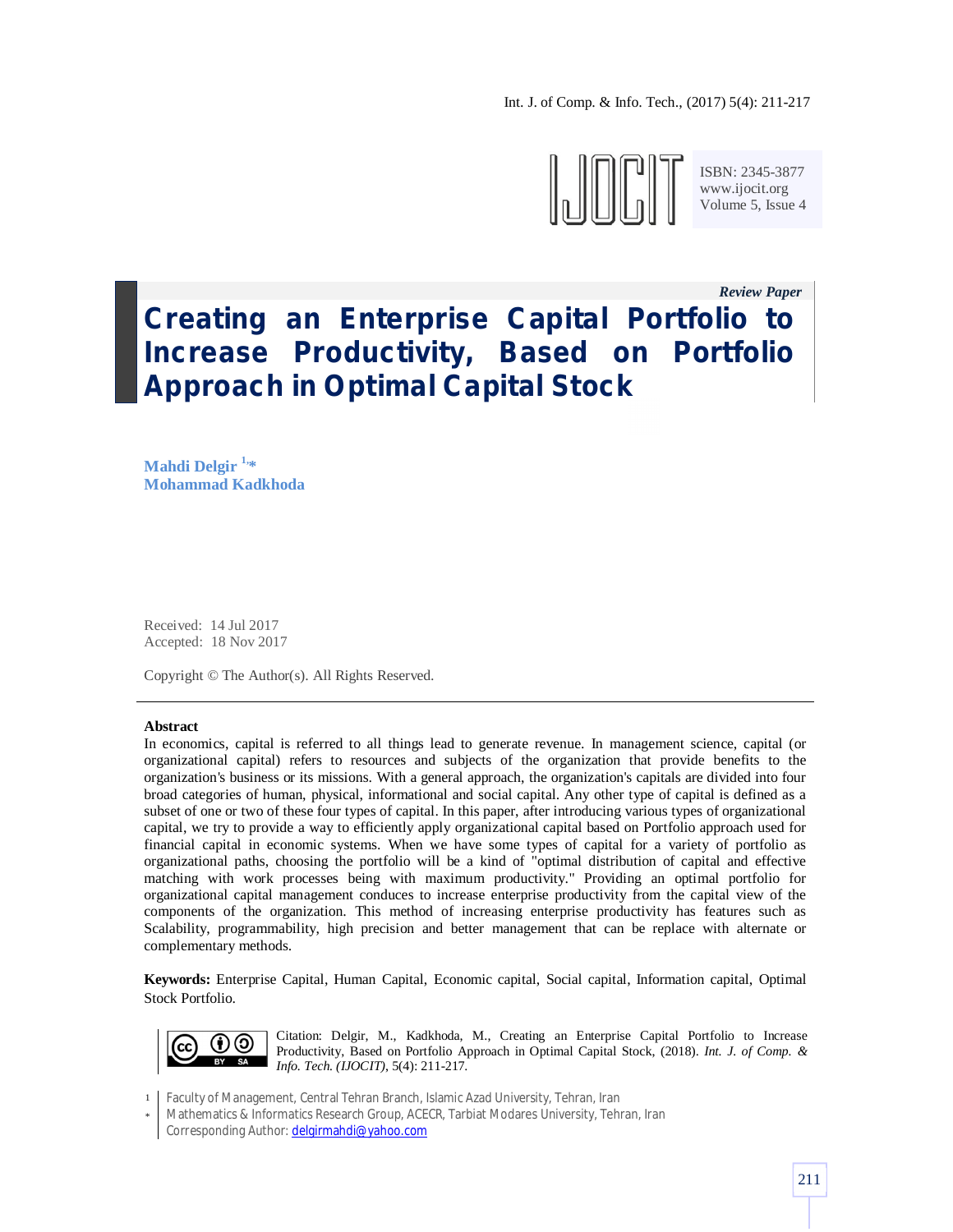# **1. Introduction**

Enterprise capital (EC) is independent components of the organization that creates benefits to the business of the organization [1]. These advantages appear in different roles that have certain and effective effects on the business factors of the organization. Today, Enterprise capital has many types: intellectual capital, social capital, capital [3,4,and 5]. Most organizations also have a variety of resources and capitals to achieve organizational goals [6]. Part of these capitals is tangible and quantitative and them role in the business of the organization is direct, clear and certain [4].

However, another part of organizational capital has indirect, uncertain and complex effects on the organization's business [7,8]. Enterprise capital is expressed as a set of valuable assets that are difficult to imitate, replace, or move, so that they have a long useful life in organizational productivity [4].

In general, the capitals of an organization are divided into two types: I) Soft and Invisible, II) hard and visible. The soft capital of an organization, that has been highly regarded along with hard capital, is: 1) Culture, 2) structure, 3) learning and organizational experience, 4) information, and 5) social communication [1]. In the table below, examples of soft and hard capital mentioned in previous research are listed.

**Table 1.** Types of hard and soft capital

| Soft capital                                                                                                                                                                                                  | <b>Hard capital</b>                                                            |
|---------------------------------------------------------------------------------------------------------------------------------------------------------------------------------------------------------------|--------------------------------------------------------------------------------|
| Culture, Structure, Social<br>Communication, Learning,<br>Business Intelligence,<br>Organizational Intelligence,<br>Organizational Information,<br>Organizational Experiences,<br>Credit and Social Position, | worker<br>immovable property<br>Enterprise equipment<br>Personal property and, |

How to manage and capitalize an organization rationally affects its productivity. Therefore, identifying the relationship between the types of enterprise capital and enterprise productivity is not very difficult [4]. Hence, one can expect the application of different strategies to engage the various organizations' capital with the paths, missions and services offered by the organization can affect the results of enterprise productivity [5].

In the next section, we will first introduce the types of enterprise capital and explain the dimensions of each one and their relationship with each other. We will also discuss the relationship between the types of enterprise capital and the positive and negative effects of them to each other. We then propose the enterprise capital distribution approach based on portfolio. This approach provides a framework for optimal distribution of capital in an organization.

# **2. Types of enterprise capital**

Capital is the most important factor in business and trade, which is the main instrument of benefit's attraction. An organization must have the capital to benefit from the operations such as trade, production, services and etc.

Economically, capital means the difference between the value of assets market and liabilities of a financial institution, which is in fact the same as the concept of the value of capital market [14]. To identify what can be considered an asset in an organization, we include indicators for it. Types of capital in any form should be able to produce one of the following:

- Providing competitive advantage for the organization
- Resulting or improving the organization's revenue and profitability
- Improving the productivity of the organization
- Creating value in the organization
- Creating money for the organization.

Now, in addition to the physical and financial resources of an organization, we can look at the more resources and issues of the organization from the perspective of capital's nature. Based on the five main factors of an asset, we can do a complete division of the types of enterprise capital that can cover all other types as follows:

| Table 2. General division of enterprise capital |  |  |  |  |
|-------------------------------------------------|--|--|--|--|
|-------------------------------------------------|--|--|--|--|

| Capital existence |        |          |       |  |
|-------------------|--------|----------|-------|--|
| Information       | Social | Economic | Human |  |

In this way, everything that is considered as an enterprise capital will fall into four categories of human, economic, social and informational capital. We are now introducing these four main categories.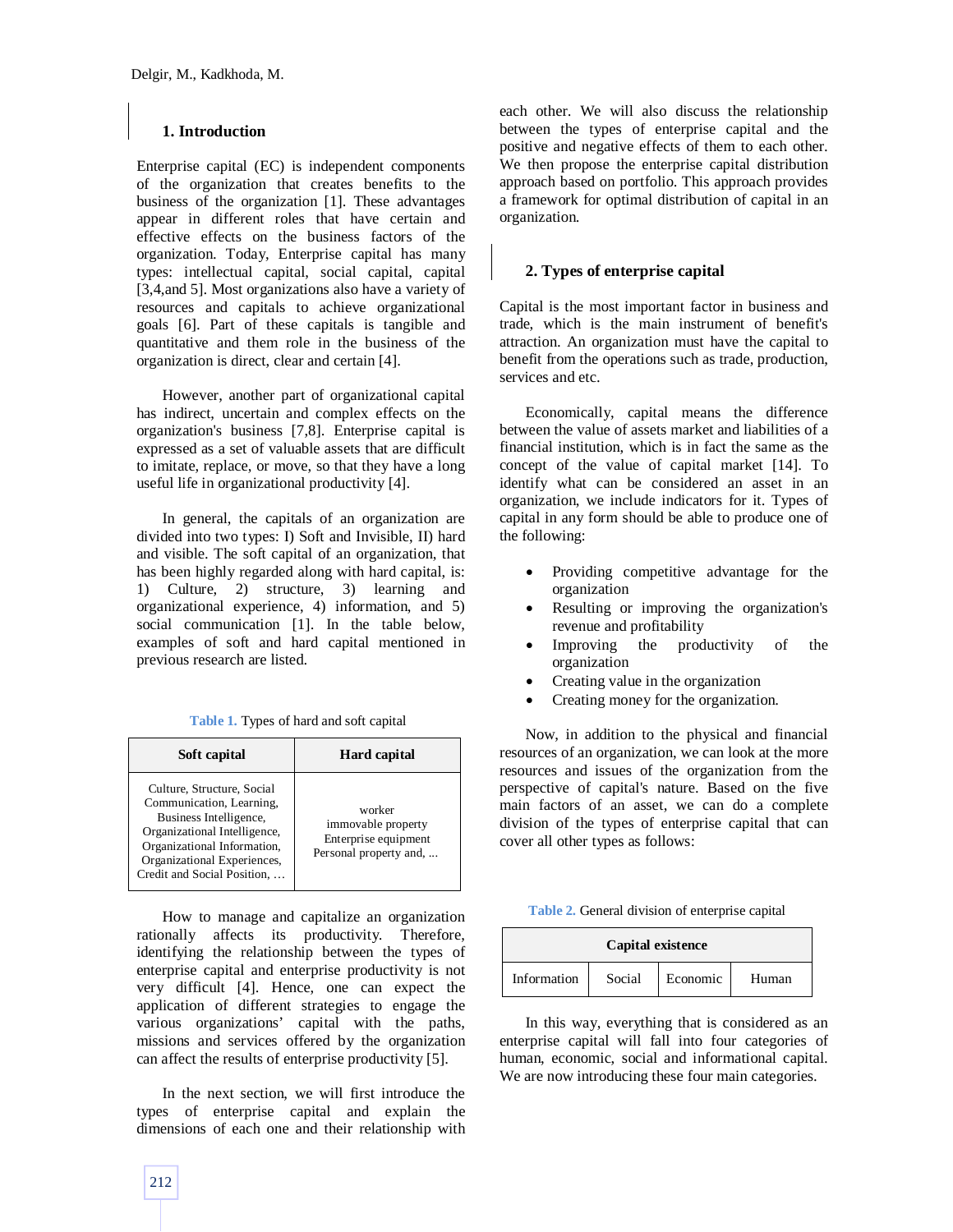### **2.1. Human Capital**

Human resources of an organization are its human capital. This kind of capital has the following characteristics [2,1]:

- A) It is directly productive: human resources provide the possibility of activating work paths and the possibility of providing services or producing a product or different issues of the business of an organization and is therefore directly productive.
- B) It is not erosive: the use of this capital does not reduce it, but using it to any extent, increases the stored value of the experience and expertise of the organization.
- C) It is necessary to create and apply other types of capital: other capital is used by human capital.

#### **2-2. Economic capital**

It refers to all financial resources or capable to financial evaluation in an organization such as liquidities, facilities, equipment, enterprise holdings, and financial considerations [1].

#### **2-3. Social capital**

Social capital is a tool for understanding relationships in social systems and is one of the recognized organizational advantages [1]. Social capital is associated with social structure, which facilitates the actions of individuals within the structure with one another or with persons outside it and improves its position in facing other structures. Social capital is created in the social relations of individuals [7,9].

#### **2.4. Information Capital**

All that is referred to, documented and reported as an organizational experience, understanding or diagnosis is organization's information capital [13].

#### **2.5 Intellectual Capital**

Organizations must identify measure and manage their invisible assets, and try for these assets to be continually improved and improved. Considering the measurement of intellectual capital due to the limitations of the traditional accounting systems and its models and methods of measuring, it must be done in new ways. It is clear that today the success of organizations depends on the ability to manage its invisible assets [15]. In this study, we consider intellectual capital as one aspect of capital.

#### **3. Strengthening enterprise capitals**

This section provides an overview to ways of developing and strengthening all types of enterprise capital, except for the economic capital that is directly strengthened and increased by the business enterprise model.

## **3-1. Human capital as a productivity development instrument**

Human capital is the instrument of all other capital of an organization from the perspective of creating, managing and strengthening them (Figure 1). When we turn the nature of human resources into capital, we will have a parallel look at these four classes of capital. For example, attracting an individual in an organization can be directly related to increasing the organization's income as much as the average income of each individual, creating a new set of social capital depended on individual, and strengthening and utilizing a part of the existing or new information capital created by the individual [11].



**Figure 1.** The Key roles of human capital in the organization

Promoting organizational productivity with human capital is directly related. This Issue requires strengthening two basic elements [6]:

**Table 3.** Basic elements

| Elements               | Strengthening ways                                                                                                                                                                                                                                                                               |  |  |
|------------------------|--------------------------------------------------------------------------------------------------------------------------------------------------------------------------------------------------------------------------------------------------------------------------------------------------|--|--|
| Increasing<br>Capacity | Known ways to empower human capital<br>are as follows:<br>1) Training<br>2) Participation and teamwork<br>3) Delegation of authority<br>4) Information compilation<br>5) Performance evaluation<br>6) Trust and commitment<br>7) Effective communication<br>8) Enrichment of the job<br>and etc. |  |  |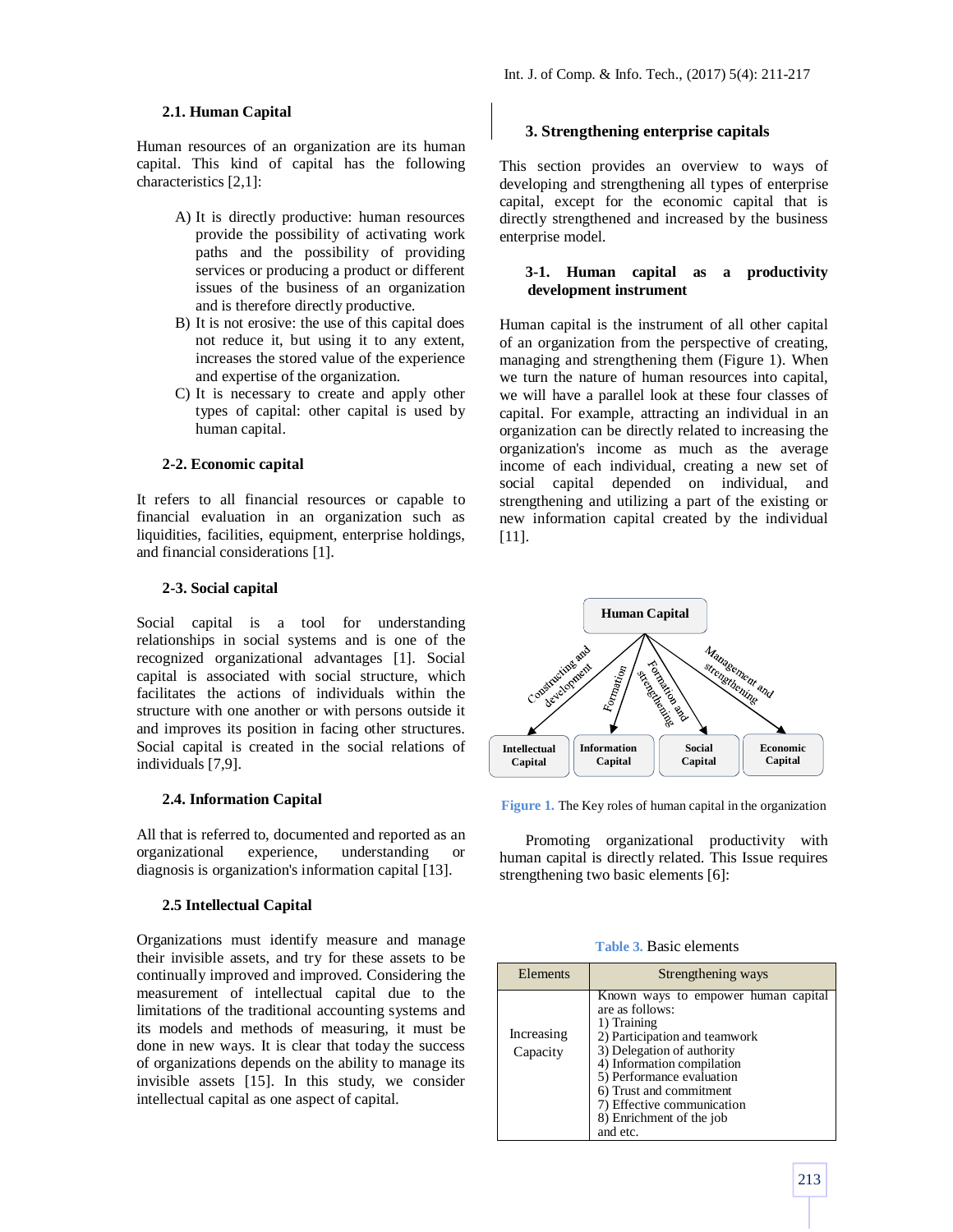| Increasing<br>motivation | Some ways to increase the motivation of<br>human capital that contribute to the<br>development of the capacities of this type<br>of capital include:<br>1) Dispersing importance feeling<br>2) Voting.<br>3) Appreciation<br>4) Creating interesting and belonging to<br>work<br>5) Understanding along with sympathy for<br>the problems of individuals<br>6) job security<br>7) decent service compensation<br>8) creating job attraction<br>9) job growth<br>10) honesty of the manager with the people<br>of the organization<br>11) participation in group activities<br>12) description of organizational goals and<br>Matching with individual goals<br>13) Challenging forces<br>14) Creating a systematic attitude |
|--------------------------|-----------------------------------------------------------------------------------------------------------------------------------------------------------------------------------------------------------------------------------------------------------------------------------------------------------------------------------------------------------------------------------------------------------------------------------------------------------------------------------------------------------------------------------------------------------------------------------------------------------------------------------------------------------------------------------------------------------------------------|
|                          | 15) Paying attention to the internal<br>motivations of individuals<br>& etc.                                                                                                                                                                                                                                                                                                                                                                                                                                                                                                                                                                                                                                                |

## **3.2 Social capital and its role of coordination and influence in the internal and external work processes of the organization**

Human capital is the only necessary condition for success and productivity improvement. Now sufficient condition is the proper management of inhuman capital. After human capital, social capital has an important place for other types of capital. Social capital can be used to realize the goals of the organization. Therefore, this type of capital must be strengthened. Social capital is often a two-way capital, that is, it can be used commonly by the organization and outside the organization.



#### **Figure 2.** Internal-external function of all kinds of enterprise capital

In order to strengthen social capital, both the intra-organization section and the outsideorganization section should be considered. Below is a classification of factors influencing to strengthen the social capital from the intra-organization dimension [7]:

|  | <b>Table 4.</b> Strengthening factors of social capital |  |  |  |
|--|---------------------------------------------------------|--|--|--|
|--|---------------------------------------------------------|--|--|--|

| <b>Factors</b>            | <b>Elements</b>                 |
|---------------------------|---------------------------------|
| Cognitive factors         | organizational<br>Attention to  |
|                           | goals, the existence of strong  |
|                           | organizational culture, and the |
|                           | transfer of work experience     |
| Structural factors        | Desirable<br>work<br>system,    |
|                           | formation of working groups,    |
|                           | and proper selection of people  |
| <b>Relational factors</b> | Empathy, secrecy, honesty,      |
|                           | humility in organization, high  |
|                           | threshold of tolerance<br>in    |
|                           | people, honoring goodness       |

Social capital can be rebuilt on the basis of policy-making in specific areas of the organization or can be helped to its formation process [7,9]. Organizations that have a social capital can achieve goals that are not possible without social capital. The social capital is divided into two levels: macro level and micro level:

- **The macro level:** this level has the environment in which the organization operates, including the laws, the legal framework and the political system.
- **The Micro level:** This level is divided into two cognitive and structural dimensions, which cognitive dimension addresses the invisible part of social capital such as values, beliefs, attitudes, behaviors, and common norms. These values facilitate people's co-operation in organizations. The structural dimension is that of structures and a network based on common norms that are formed or reinforced based on common norms and contain processes of collective decision making and collective influence.

### **3-3. Information capital and changing the position of the decision**

The information capital of an organization plays an important role in organizational economics. This capital provides capacities in line with the organization's business strategies, so that it can create a lot of value added. Information capital forms a kind of invisible assets of the organization and is often hidden from the viewpoint of external observers. This type of enterprise capital, such as social capital, can be exploited by agents outside the organization. For the largely caution, most organizations avoid from distributing their information capital and ability to fully access and view it for external agents.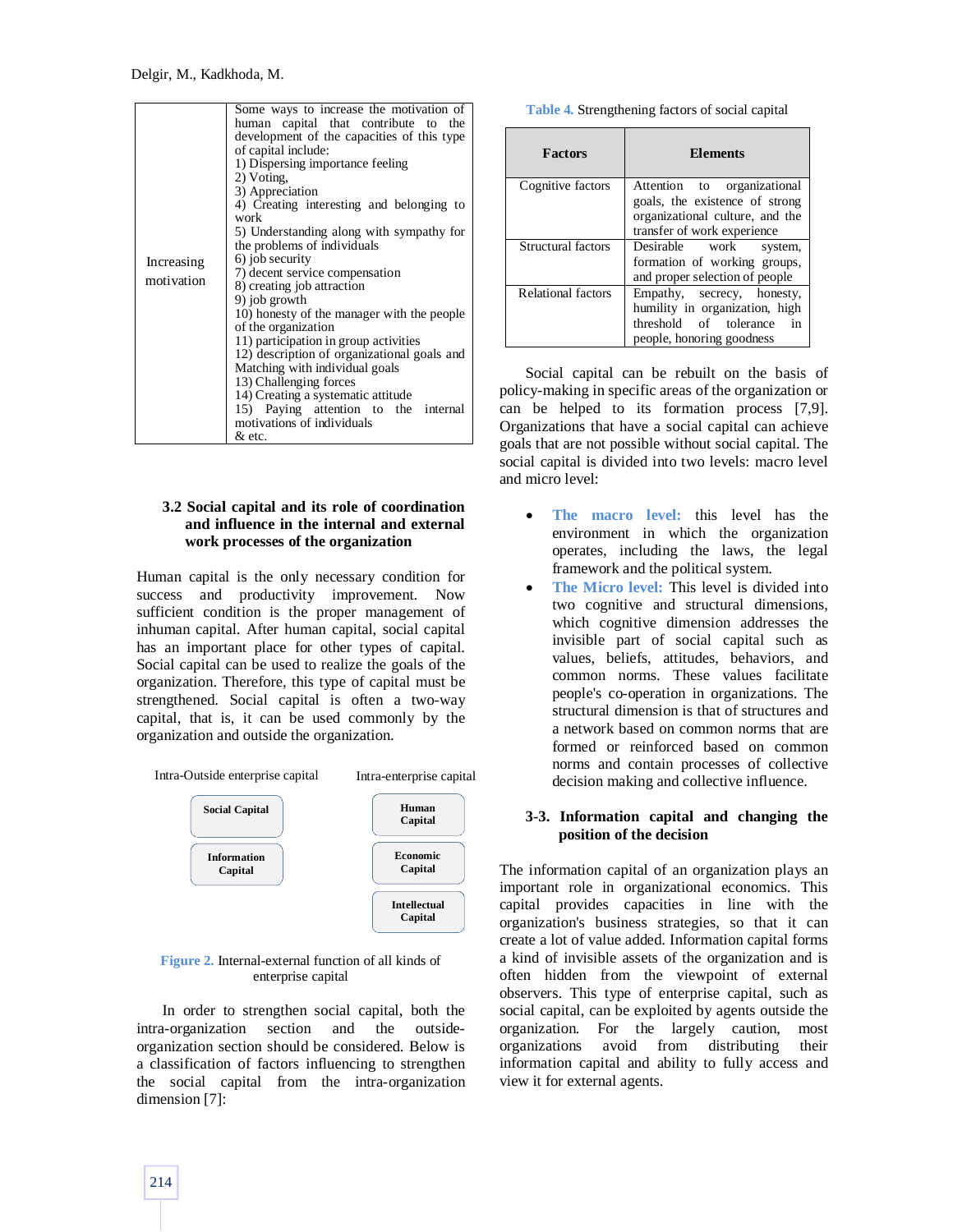Information capital is formed in three stages [13]:

- 1. **Information structures:** Information sectors are programmatically collected and monitored by experts.
- 2. **Information systems:** Systems and application software provide the ability to record information operations by experts.
- 3. **Intelligent systems:** decision support systems and analytical management software that provides summary and collected information for decision makers of the organization, Such as enterprise knowledge management systems (KM), customer relationship management (CRM).

There are differences between information capital and other capitals of the organization. This capital is not simply measurable, because the value of these assets varies depending on organizational processes. But we can measure its value depend on the dimension of creating this kind of capital and the cost of creating it. Being generate and creating value added is done by the information capital in a more complex way than other types of capital.

# **4. The impact of Enterprise Capitals on Each Other**

When managers try to engage their organizational resources and capitals to achieve organizational goals, they analyze the impacts that each type of enterprise capital has on another type, in the context of its organization. In the following, we review some of the known impacts of different types of capital.

## **4.1. The relationship between human capital and economic capital**

An individual in the organization may has a cost per capita to the organization, but from the point of view of enterprise capital, this cost has led to the creation of a new kind of capital, because people as a workforce with a similar level of human capital, such as intelligence, education, skills and Experience gets into the organization. [6].

## **4.2. The relationship between human capital and social capital**

Social networks and organizational conditions reinforce (sometimes attenuate) the workplace of people who may have high intelligence, experience and special skills. The relationship between social capital and human capital in an organization is important, because social capital provides necessary opportunities for the organization's success [5,10].

# **4.3. The relationship between human capital and information capital**

Information capital creates by individuals in an organization that is essentially based on the organization's experiences and learning, and this capital is structured, documented and targeted by experts and used by support systems for various intelligent affairs [12].

## **4-4. The relationship between social capital and information capital**

Organizations with a high level of social capital can better manage knowledge; thus, social capital can lead to more effective knowledge and information management and improve organizational performance [12].

## **4-5. The relationship between social capital and economic capital**

Social capital as a soft capital plays a more important role than the physical and financial capital in organizations and leads to coherence among individuals and groups. Lack of social capital will make other capitals lose its effectiveness and make it difficult to progress through organizational development. In an organization where social capital is not known, official controls and laws are important, and the internal and external interactions of the organization are carried out by costly solutions. The fact that the lack of social capital increases the costs of an organization shows its indirect role on organizational incomes. On the other hand, social capital can promote the organizational position in the business in a concrete way [8].

## **4-6. The relationship between economic capital and information capital**

Information capital, when it is in line with the organization's economic goals, leads to more substantial value added than when it is neglected or does not access to this kind of capital.

## **5. Creating an organizational Portfolio**

We can categorize soft or hard capitals into one or two groups of four major capitals (human, economic, social, and informational capital). For example, intellectual capital is a type of enterprise capital that is considered both as a human capital and as an information capital. Similarly, organizational experience is a type of human-information-capital (Figure 3).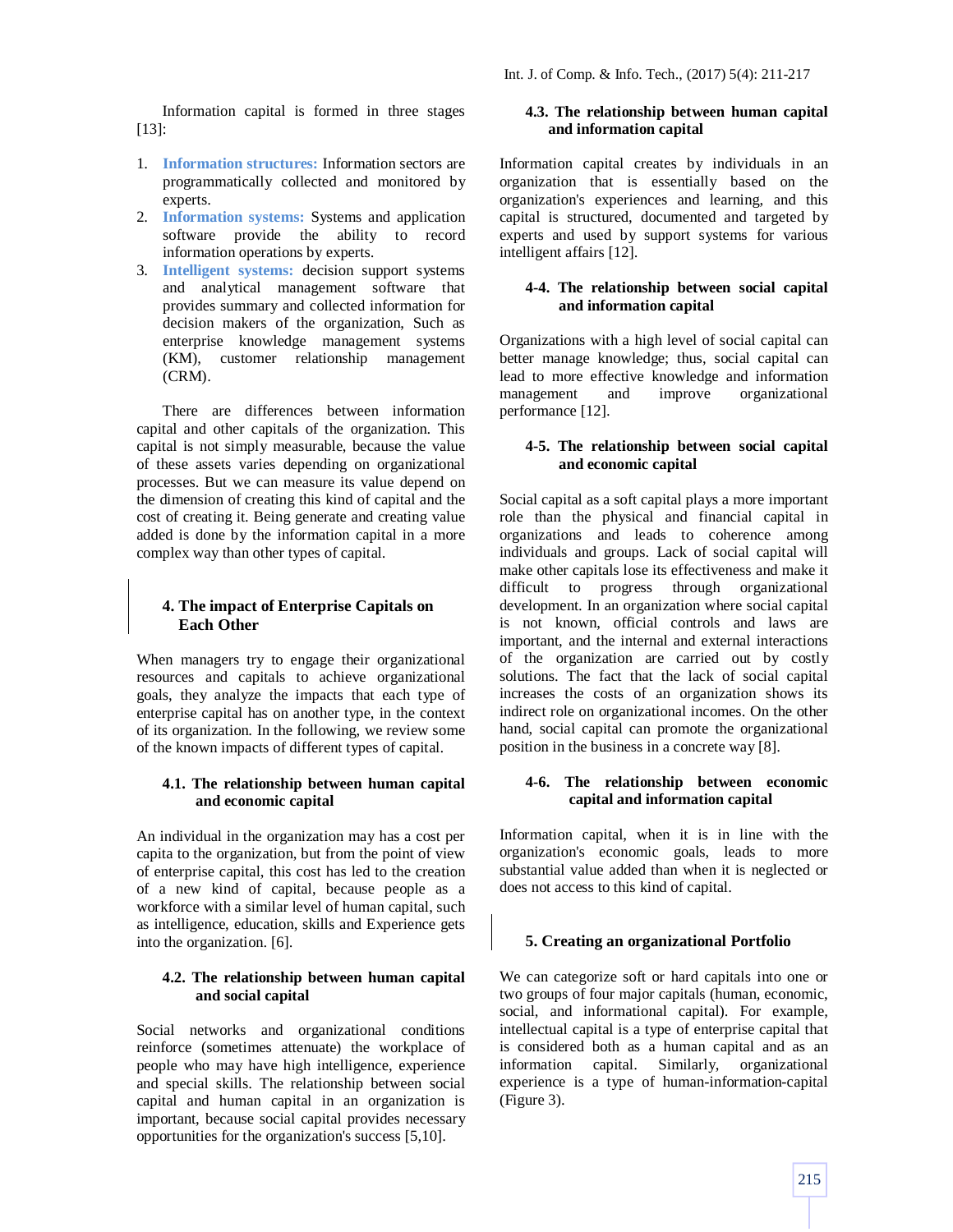| Assets, Hardware Resources, | Economic    | Human   | Experience and Skill,             |
|-----------------------------|-------------|---------|-----------------------------------|
| Financial contracts         | Capital     | Capital | Organizational Learning           |
|                             |             |         |                                   |
| Organizational Knowledge    | Information | Social  | Organizational Customers, outside |
| Organizational intelligence | Capital     | Capital | Partners, membered Councils       |

**Table 5.** Four types of enterprise capital

A detailed study of each of the four main types of enterprise capital shows that most organizations have a certain amount of enterprise capital in proportion to their organization type. This provides the opportunity to provide a method for increasing capitalist enterprise productivity. When we can find how to use our resources with maximum efficiency, we can use financial solutions such as portfolios. Here we first define this concept.

## **5.1. Definition of optimal capital stock (Organization Portfolio)**

An optimal portfolio is a combination of capitals or assets that have the following characteristics for an organization (from investment perspective):

- 1. The negative effects and weaknesses of one of the capital are neutralized or adjusted by one of the other types in the Portfolio. In other words, the added value and the value creation of an existing capital in the portfolio can be used to offset the probable weakness (loss) of the devaluation of the other finance.
- 2. Under normal circumstances, decreasing value and capabilities of the total enterprise capital in its processes and missions is zero.

The above definition is derived from the definition of a basket of stock capital in bourse [14]. There, when an investor, with a specified capital of value X, purchases shares, if he allocates all his capital to a stock (for example, car shares), he has a high risk to his capital. Therefore, the distribution of capital X in several different stocks  $(X = X1 + X2 +$  $...$  + Xm) will be compensated reduction of returns of a share by increasing the return on the other share.

Now we look at a comprehensive look about the four types of capital. As shown in Table 5, each type of capitals contains hard or soft examples of that capital. These capitals, based on organizational paths, can be partially distributed on the basis of structural necessities. For example, an organization has a daily routine of 100 clients, which, according to the average response time, requires three organization employees to carry out affairs for

visitors. Now the distribution of the remaining human capital can be managed according to the strategy of human capital distribution.

In order to be able to distribute the capital for different business paths of organizations, we must divide these paths according to the need for each type of capital. This is important to choice such a combination of capital. The main problem will be the optimal distribution of capital and the effective correspondence to business processes with maximum efficiency.

**Table 5.** Distribution of corporate capital

| Capital     | Hard                                           | Soft                                           |  |  |
|-------------|------------------------------------------------|------------------------------------------------|--|--|
| Economic    | Assets, real estate                            | <b>Business</b><br>Opportunities               |  |  |
| Human       | workforce                                      | Work experience,<br>organizational<br>learning |  |  |
| Information | System<br>Management                           | Job<br>documentations.<br>evaluation reports,  |  |  |
| Social      | The requirements<br>of the social<br>structure | Social Relations                               |  |  |

The fact that which capital portfolios (both capital and relative) is the most appropriate portfolio of organizational capital, needs to be examined in the dimensions of organizational work paths. On the other hand, the placement of a good set of portfolio capital requires adequate knowledge of the quantitative and qualitative aspects of capital assets and the effect each one has on each other. In the proposed approach for choosing a portfolio policy, the director of the organization tries to differentiate his or her capital in different (and sometimes separate) processes, which leads to higher value creation.